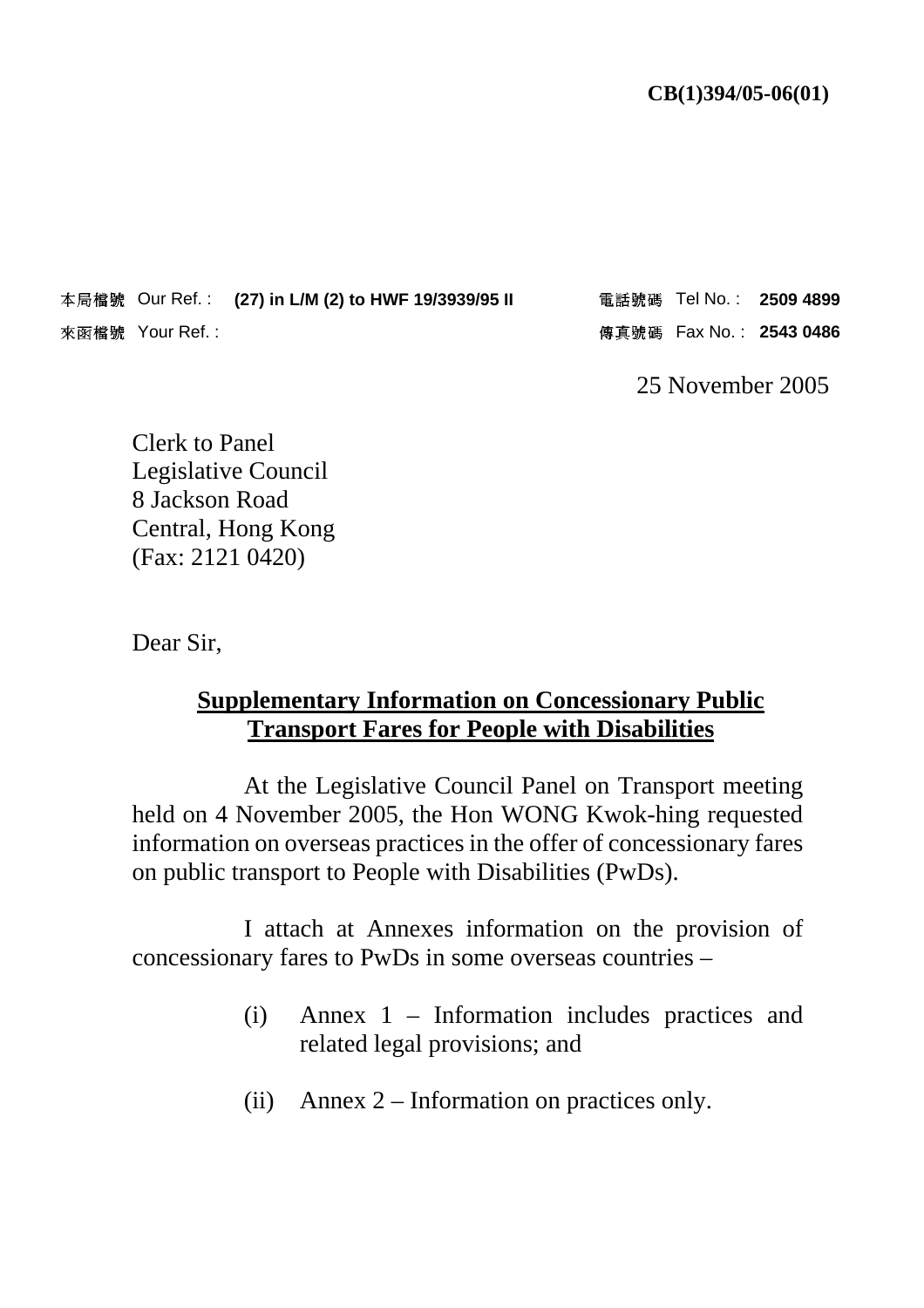I wish to point out that the information provided is based

on –

- (i) Our literature research on internet;
- (ii) Information provided by consulates; and
- (iii) Information provided by our Overseas Economic and Trade Offices.

Yours faithfully,

(Mrs Mary MA) for Secretary for Health, Welfare and Food

## Encl

cc Secretary for Environment, Transport and Works (Attn: Miss Jacko TSANG) - Fax: 2104 7274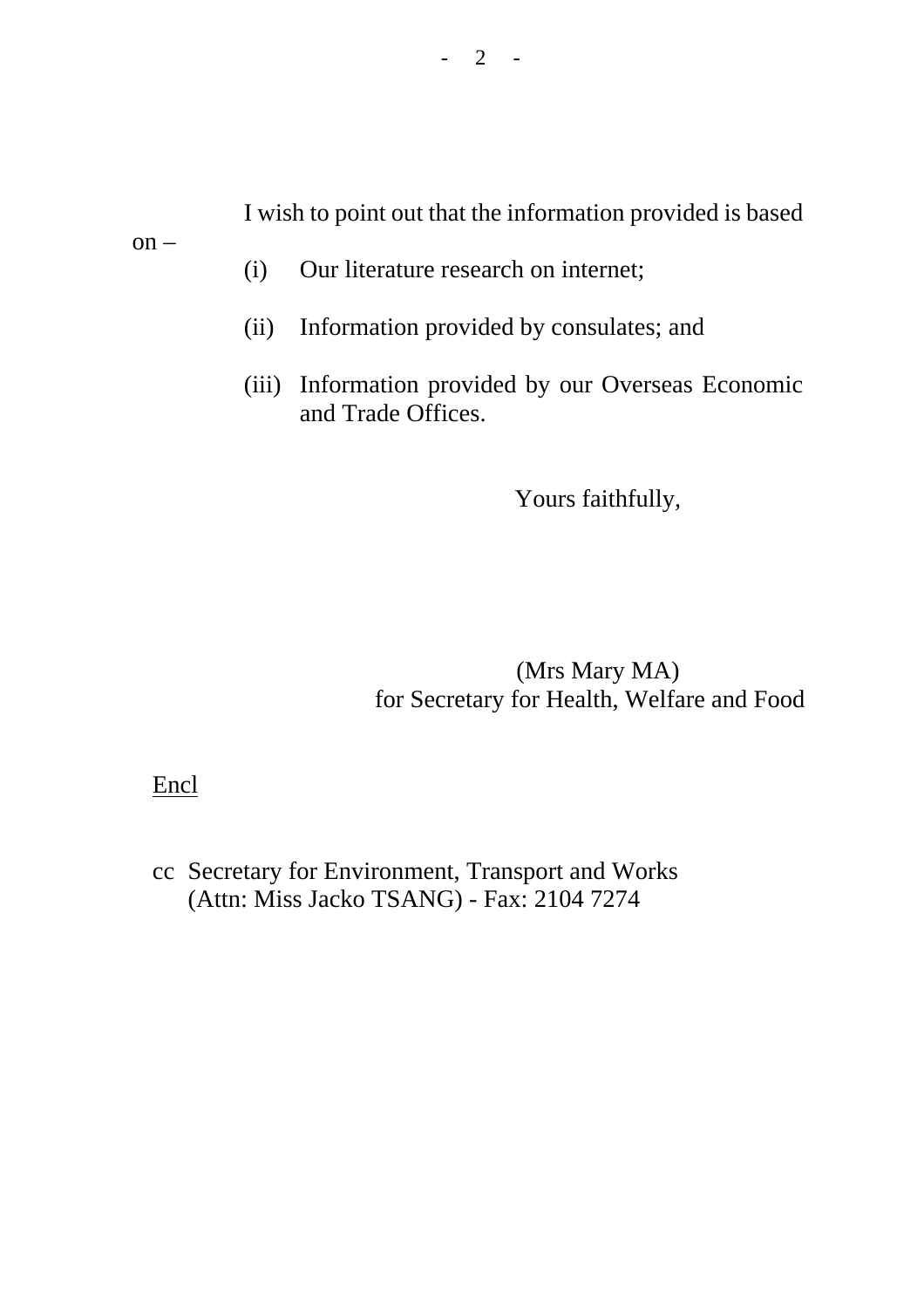## **Provision of Concessionary Fare for People with Disabilities (PwDs) in Overseas Countries (Information including practices and legal provisions on the offer of concessionary fare for PwDs)**

| <b>Country</b>                     | <b>Concessionary Fare to</b><br><b>PwDs</b>                                                                                                                                                                                                                                                                                                                                                                                                           | <b>Transport Operator Type Discrimination Related</b>                                                          | <b>Disability</b><br>Legislation                                                                                                                                                                                                                                                                                  | <b>Remarks</b>                                                                                                                                                                                                                                                |
|------------------------------------|-------------------------------------------------------------------------------------------------------------------------------------------------------------------------------------------------------------------------------------------------------------------------------------------------------------------------------------------------------------------------------------------------------------------------------------------------------|----------------------------------------------------------------------------------------------------------------|-------------------------------------------------------------------------------------------------------------------------------------------------------------------------------------------------------------------------------------------------------------------------------------------------------------------|---------------------------------------------------------------------------------------------------------------------------------------------------------------------------------------------------------------------------------------------------------------|
| <b>United States</b><br>of America | Under the Urbanized<br>Area Formula Grant<br>Program (Section 5307<br>of the Federal Transit<br>Laws), public transport<br>operators receiving<br>grants must allow<br>elderly persons (age<br>$65+$ , persons with<br>disabilities, and<br>Medicare cardholders<br>to ride fixed route<br>services during the<br>off-peak period for a<br>fare that is not more<br>than half the base fare<br>charged on other<br>persons during the<br>peak period. | All public transportation-<br>services (bus, subway,<br>light rail, commuter rail<br>etc) are publicly funded. | with Disabilities Act in use under the<br>(ADA), an individual half-fare program (as<br>with a disability is a<br>person who:<br>П<br>mental<br>substantially<br>limits one or<br>more major life<br>activities;<br>has a record of<br>such an<br>impairment; and<br>is regarded as<br>having such<br>impairment. | Under the Americans The disability definition<br>permitted by the Federal<br><b>Transit Laws</b> ) differs<br>has a physical or from the definitions of<br>disability under ADA<br>impairment that   and other Federal<br>disability laws and<br>regulations. |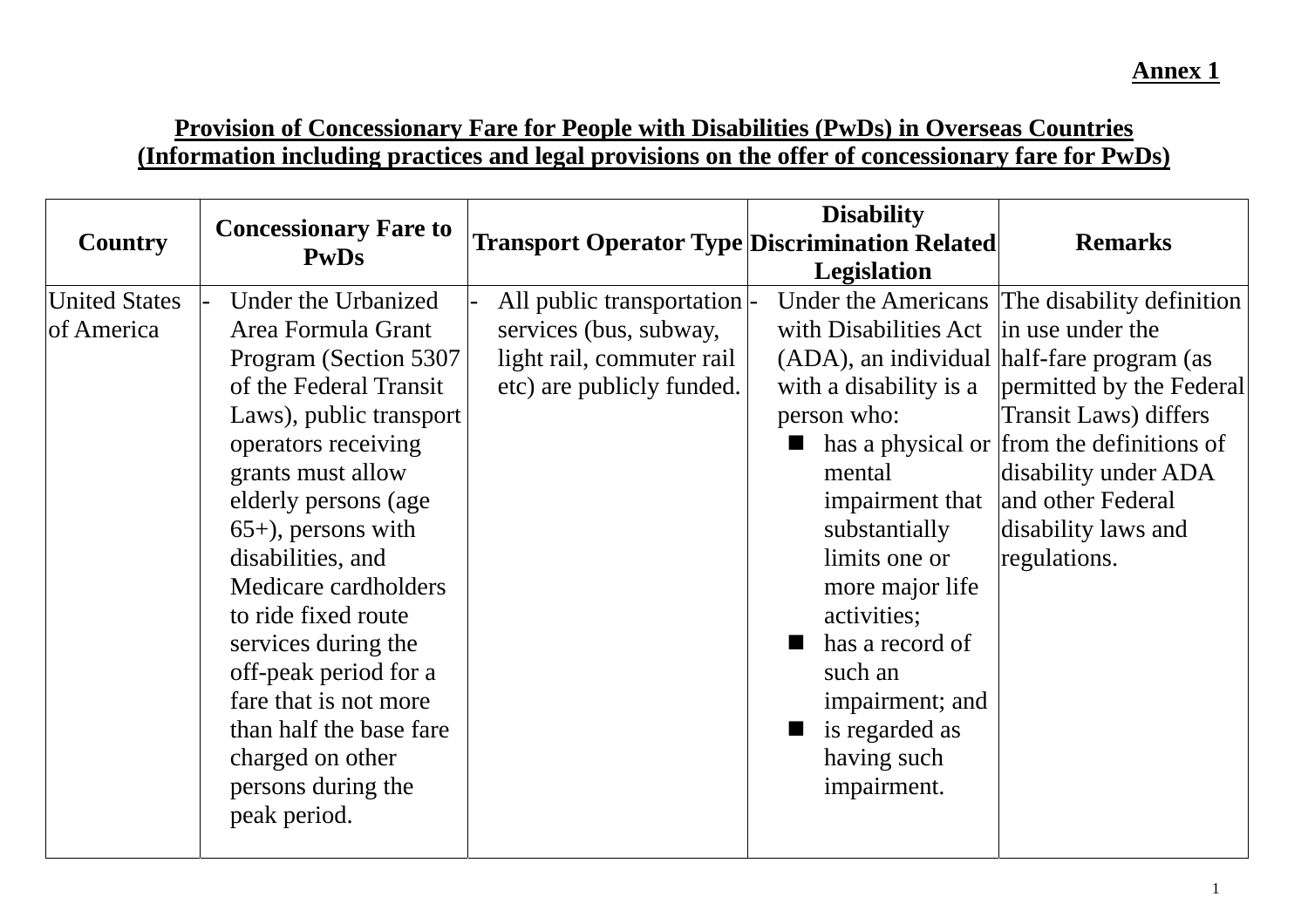| <b>Country</b>    | <b>Concessionary Fare to</b><br><b>PwDs</b>                                                                                                                       | <b>Transport Operator Type Discrimination Related</b>                                                                                                            | <b>Disability</b><br><b>Legislation</b>                                                                                                                                                                                                                                                                                                                                     | <b>Remarks</b>                                                                                                                                                                                                                                                                 |
|-------------------|-------------------------------------------------------------------------------------------------------------------------------------------------------------------|------------------------------------------------------------------------------------------------------------------------------------------------------------------|-----------------------------------------------------------------------------------------------------------------------------------------------------------------------------------------------------------------------------------------------------------------------------------------------------------------------------------------------------------------------------|--------------------------------------------------------------------------------------------------------------------------------------------------------------------------------------------------------------------------------------------------------------------------------|
| United<br>Kingdom | <b>Transport Act 2000</b><br>provides a statutory<br>minimum 50%<br>discount on local bus<br>services for elderly and<br>disabled people in<br>England and Wales. | Public transport services  -<br>are commercially run<br>but receive<br>reimbursements from<br>government on the<br>revenue forgone as a<br>result of the scheme. | <b>Disabilities</b><br><b>Discrimination Act</b><br>(1995) (DDA)<br>defines Disability<br>$as -$<br>a physical or<br>▬<br>mental<br>impairment<br>which has a<br>substantial and<br>long-term (have<br>last/likely to last DDA definition.<br>for 12 months or<br>longer) adverse<br>effect on a<br>person's ability<br>to carry out<br>normal<br>day-to-day<br>activities. | DDA provides a<br>definition of disability<br>which has received<br>some judicial attention<br>since its passage.<br>The<br>7 categories of disabled<br>person listed in the<br>Transport Act 2000 do<br>not cover the full range<br>of disabled people<br>included within the |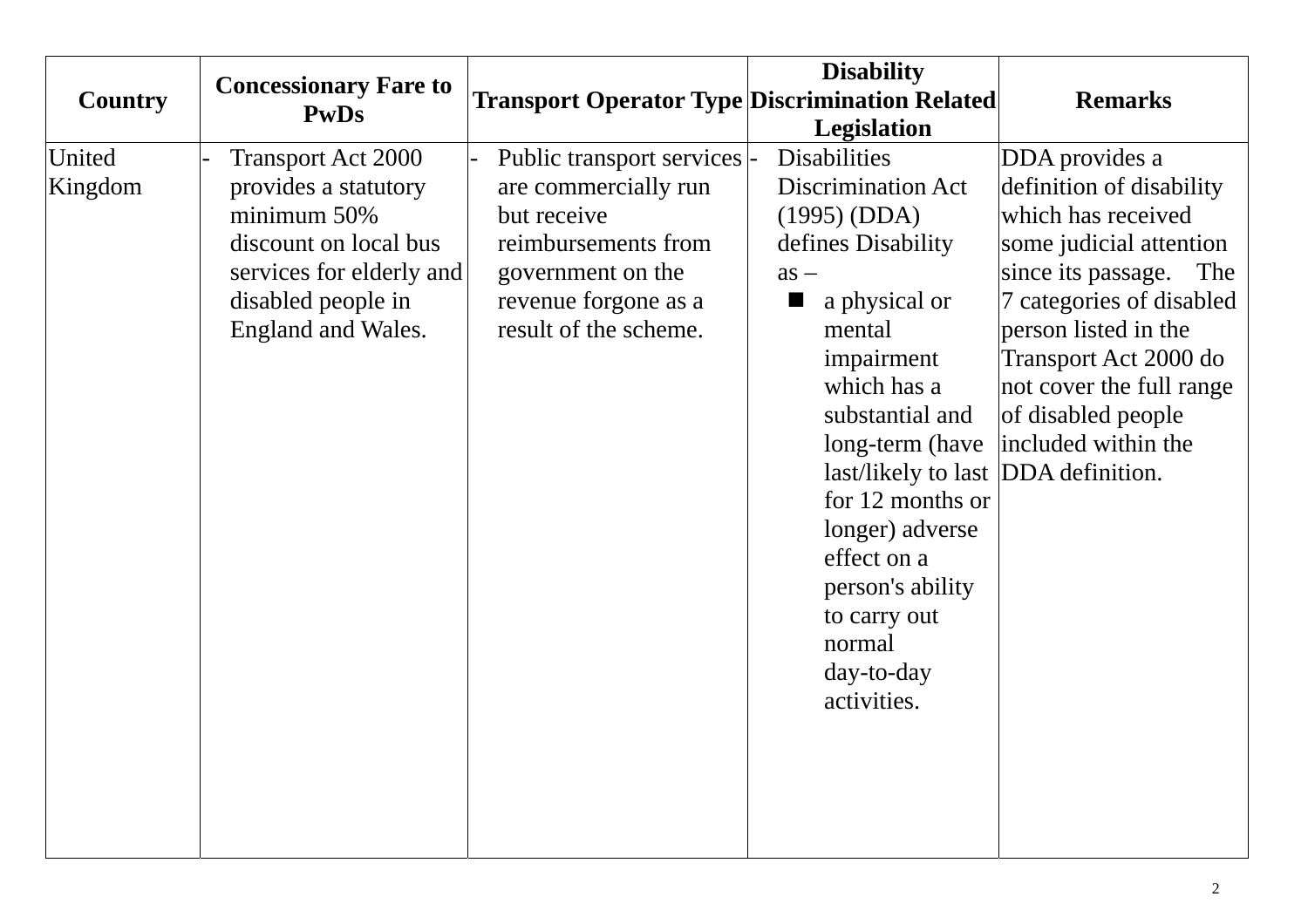| <b>Country</b> | <b>Concessionary Fare to</b><br><b>PwDs</b>                                                                                                                                                                                                                                                                                                                                                           | <b>Transport Operator Type Discrimination Related</b>                                                           | <b>Disability</b>                                                                                                                                                                                                                                | <b>Remarks</b>                                                                                            |
|----------------|-------------------------------------------------------------------------------------------------------------------------------------------------------------------------------------------------------------------------------------------------------------------------------------------------------------------------------------------------------------------------------------------------------|-----------------------------------------------------------------------------------------------------------------|--------------------------------------------------------------------------------------------------------------------------------------------------------------------------------------------------------------------------------------------------|-----------------------------------------------------------------------------------------------------------|
| Canada         | Toronto<br>No concession for<br>PwD <sub>s</sub> .<br>Vancouver<br>For residents with<br>special needs, they can<br>apply for a Handy<br>Card. Eligibility is<br>defined as a permanent<br>physical or cognitive<br>disability that is<br>sufficiently severe<br>that they are unable,<br>without assistance, to<br>use conventional<br>transit and reside<br>within the TransLink<br>service region. | Government owned.<br>Translink operates to<br>offer sky trains, buses<br>and ferries and is<br>publicly funded. | <b>Legislation</b><br>Canadian Human<br>Rights Act 1977<br>"Disability" means<br>any previous or<br>existing mental or<br>physical disability<br>and includes<br>disfigurement and<br>previous or existing<br>dependence on<br>alcohol or a drug | Provinces and<br>Territories have similar<br>laws forbidding<br>discrimination in their<br>iurisdictions. |
|                |                                                                                                                                                                                                                                                                                                                                                                                                       |                                                                                                                 |                                                                                                                                                                                                                                                  |                                                                                                           |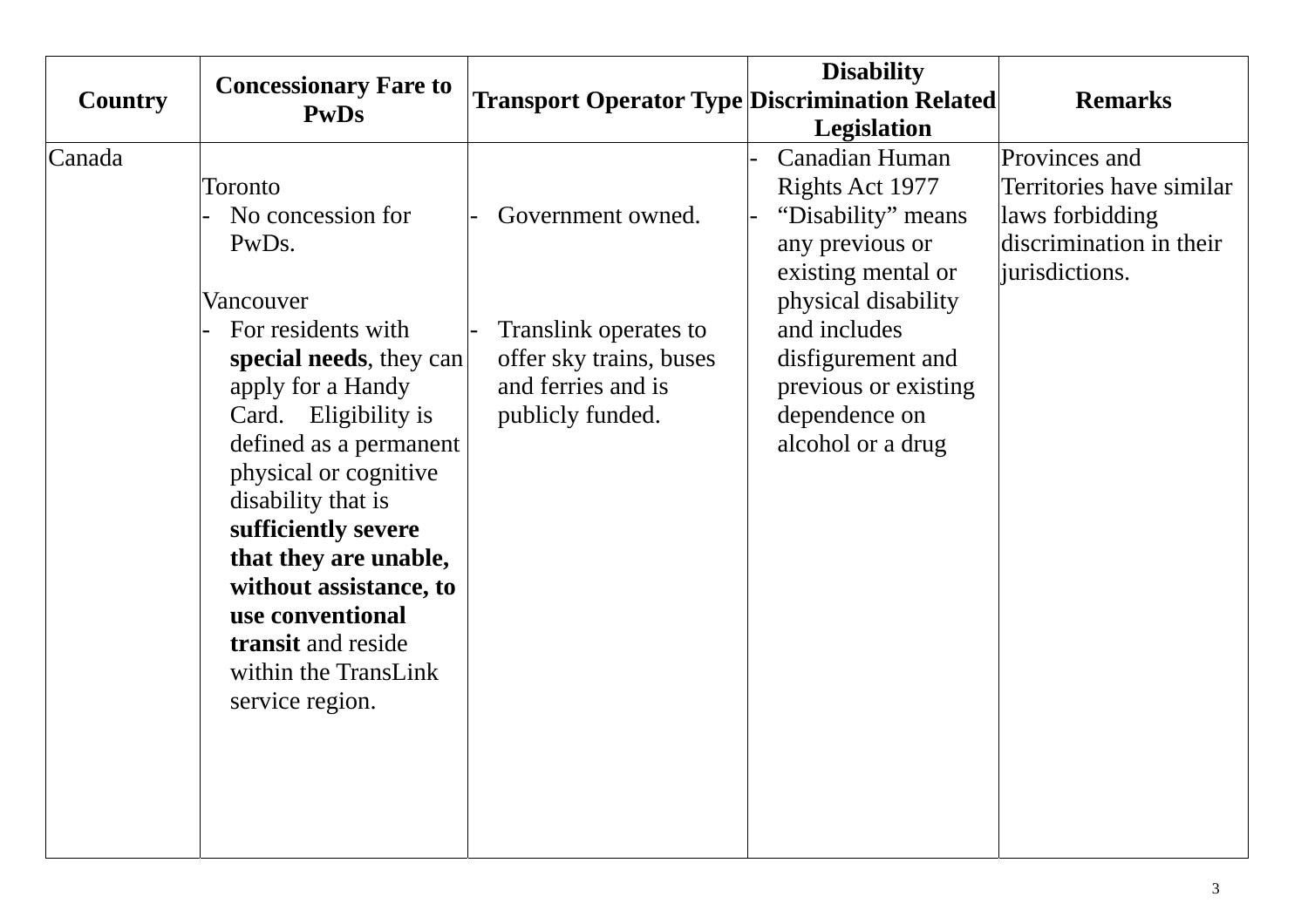| <b>Country</b> | <b>Concessionary Fare to</b>                                                                                                                                                                                                                                                                                                                                                                                                                                                   | <b>Transport Operator Type Discrimination Related</b>       | <b>Disability</b>                                                                                             | <b>Remarks</b>                                                                                                    |
|----------------|--------------------------------------------------------------------------------------------------------------------------------------------------------------------------------------------------------------------------------------------------------------------------------------------------------------------------------------------------------------------------------------------------------------------------------------------------------------------------------|-------------------------------------------------------------|---------------------------------------------------------------------------------------------------------------|-------------------------------------------------------------------------------------------------------------------|
|                | <b>PwDs</b>                                                                                                                                                                                                                                                                                                                                                                                                                                                                    |                                                             | <b>Legislation</b>                                                                                            |                                                                                                                   |
| China          | In Article 44<br>[Preferential Treatment]<br>and Accommodations]<br>of the Law on the<br><b>Protection of Disabled</b><br>Persons, agencies of<br>public services shall<br>provide preferential<br>and auxiliary services<br>for PwDs.<br>Blind persons may take<br>local buses,<br>trolleybuses, subways<br>and ferries free of<br>charge.<br>In general, local<br>authorities follow the<br>same line, but some are<br>with more generous<br>concessions to other<br>groups. | Mainstream public<br>transport is operated by<br>the State. | No single legislation<br>that enshrines the<br>rights of PwDs.<br>PwDs are protected<br>under different laws. | Government is now in<br>the process of amending<br>the law to extend the<br>treatment to other<br>groups of PwDs. |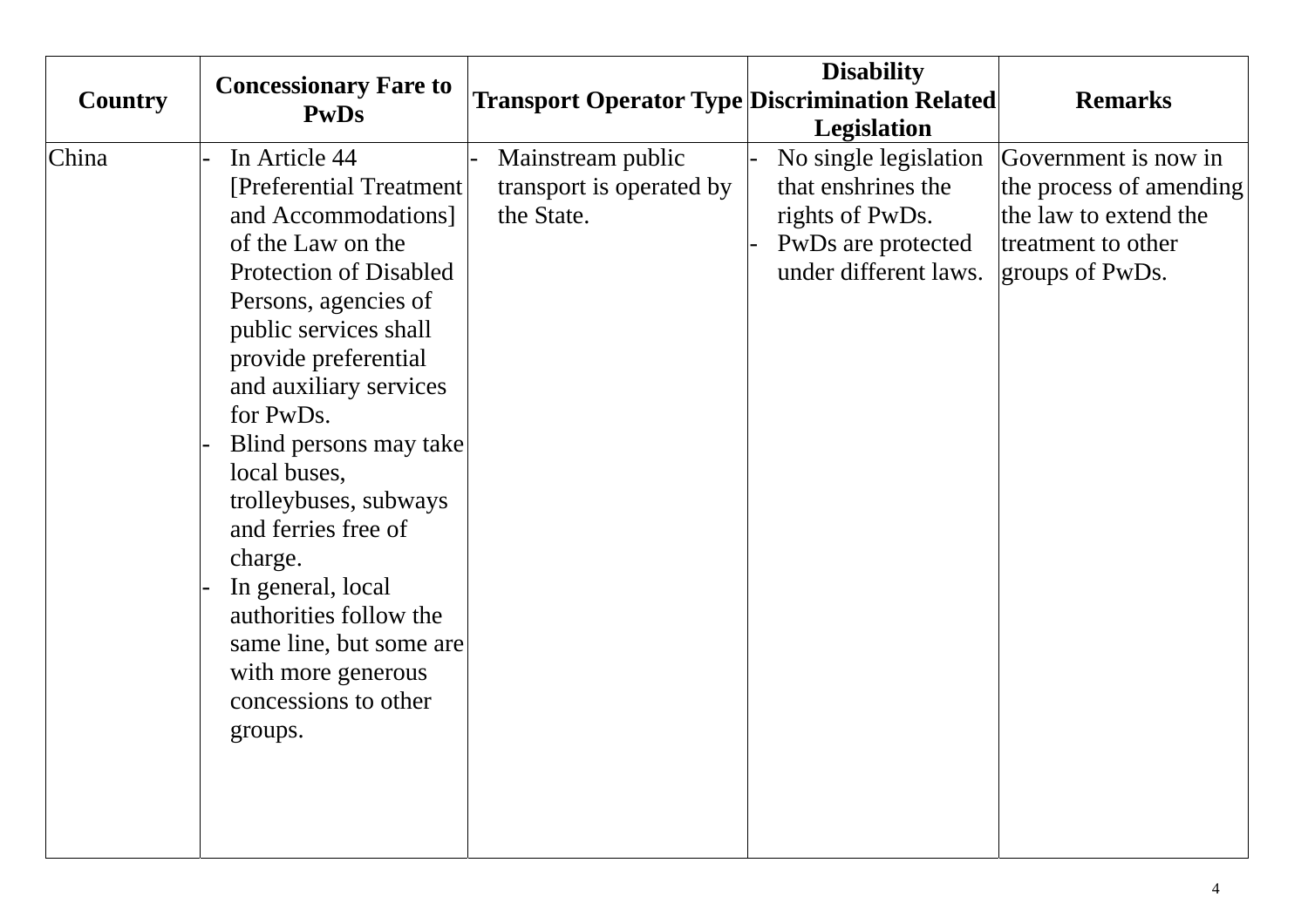|                | <b>Concessionary Fare to</b>                                                                                                                                                                                                                                                      |                                                                                             | <b>Disability</b>                                                                                                                                                                                                                                                                                                                                                                                                                                    |                                                                                                                                                                                                                                                                                                                                                                                                        |
|----------------|-----------------------------------------------------------------------------------------------------------------------------------------------------------------------------------------------------------------------------------------------------------------------------------|---------------------------------------------------------------------------------------------|------------------------------------------------------------------------------------------------------------------------------------------------------------------------------------------------------------------------------------------------------------------------------------------------------------------------------------------------------------------------------------------------------------------------------------------------------|--------------------------------------------------------------------------------------------------------------------------------------------------------------------------------------------------------------------------------------------------------------------------------------------------------------------------------------------------------------------------------------------------------|
| <b>Country</b> | <b>PwDs</b>                                                                                                                                                                                                                                                                       | <b>Transport Operator Type Discrimination Related</b>                                       | <b>Legislation</b>                                                                                                                                                                                                                                                                                                                                                                                                                                   | <b>Remarks</b>                                                                                                                                                                                                                                                                                                                                                                                         |
| Australia      | Recipients of<br><b>Disability Support</b><br>Pension (DSP) or other<br>pensions can travel at a<br>concessionary price.<br>The DSP is paid to<br>people who are unable<br>to work due to a<br>disability or incapacity,<br>and who meet certain<br>asset and income<br>criteria. | Most bus, train, ferry<br>and tram services within<br>major cities are<br>government-owned. | Disability<br><b>Discrimination Act</b><br>$(1992)$ defines<br>Disability as $-$<br>total or partial<br>■<br>loss of the<br>person's bodily<br>or mental<br>functions;<br>total or partial<br>loss of a part of<br>the body;<br>the presence in<br>the body of<br>organisms;<br>causing disease<br>or illness;<br>the presence in<br>the body of<br>organisms<br>capable of<br>causing disease<br>or illness;<br>the malfunction,<br>malformation or | The definition of<br>disability in the DDA,<br>according to the<br>Australian Human<br><b>Rights and Equal</b><br>Opportunities<br>Commission, "does not<br>change the definition of<br>disability regarding<br>eligibility for benefits or<br>services under other<br>legislation, such as the<br>Disability Services Act,<br>the Social Security Act<br>or workers'<br>compensation<br>legislation". |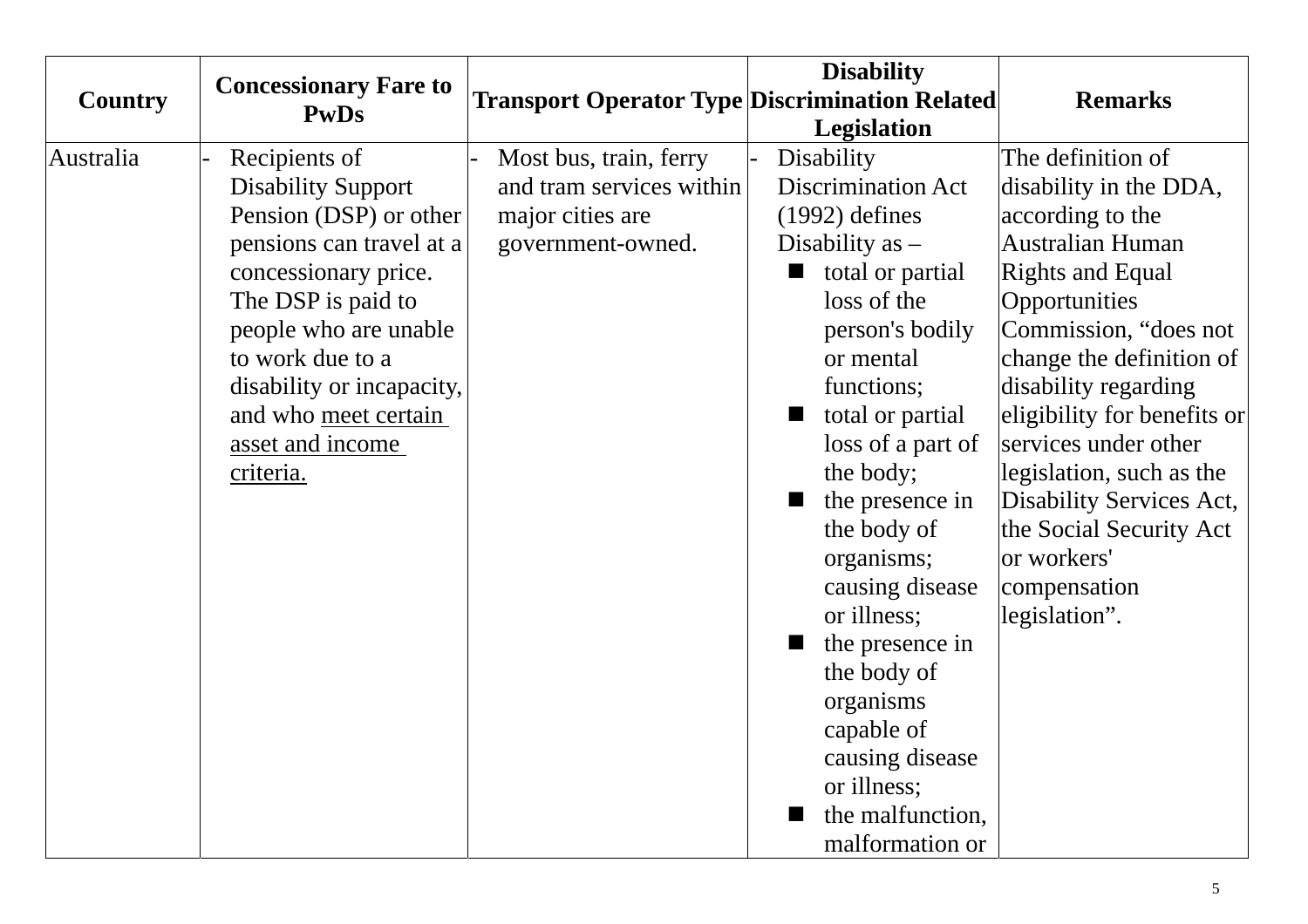|                | <b>Concessionary Fare to</b> |                                                       | <b>Disability</b>               |                |
|----------------|------------------------------|-------------------------------------------------------|---------------------------------|----------------|
| <b>Country</b> | <b>PwDs</b>                  | <b>Transport Operator Type Discrimination Related</b> |                                 | <b>Remarks</b> |
|                |                              |                                                       | <b>Legislation</b>              |                |
|                |                              |                                                       | disfigurement of                |                |
|                |                              |                                                       | a part of the                   |                |
|                |                              |                                                       | person's body;                  |                |
|                |                              |                                                       | a disorder or<br>$\blacksquare$ |                |
|                |                              |                                                       | malfunction that                |                |
|                |                              |                                                       | results in the                  |                |
|                |                              |                                                       | person learning                 |                |
|                |                              |                                                       | differently from                |                |
|                |                              |                                                       | a person without                |                |
|                |                              |                                                       | the disorder or                 |                |
|                |                              |                                                       | malfunction; and                |                |
|                |                              |                                                       | a disorder,<br>ш                |                |
|                |                              |                                                       | illness or disease              |                |
|                |                              |                                                       | that affects a                  |                |
|                |                              |                                                       | person's thought                |                |
|                |                              |                                                       | processes,                      |                |
|                |                              |                                                       | perception of                   |                |
|                |                              |                                                       | reality, emotions               |                |
|                |                              |                                                       | or judgment or                  |                |
|                |                              |                                                       | that results in                 |                |
|                |                              |                                                       | disturbed                       |                |
|                |                              |                                                       | behavior.                       |                |
|                |                              |                                                       |                                 |                |
|                |                              |                                                       |                                 |                |
|                |                              |                                                       |                                 |                |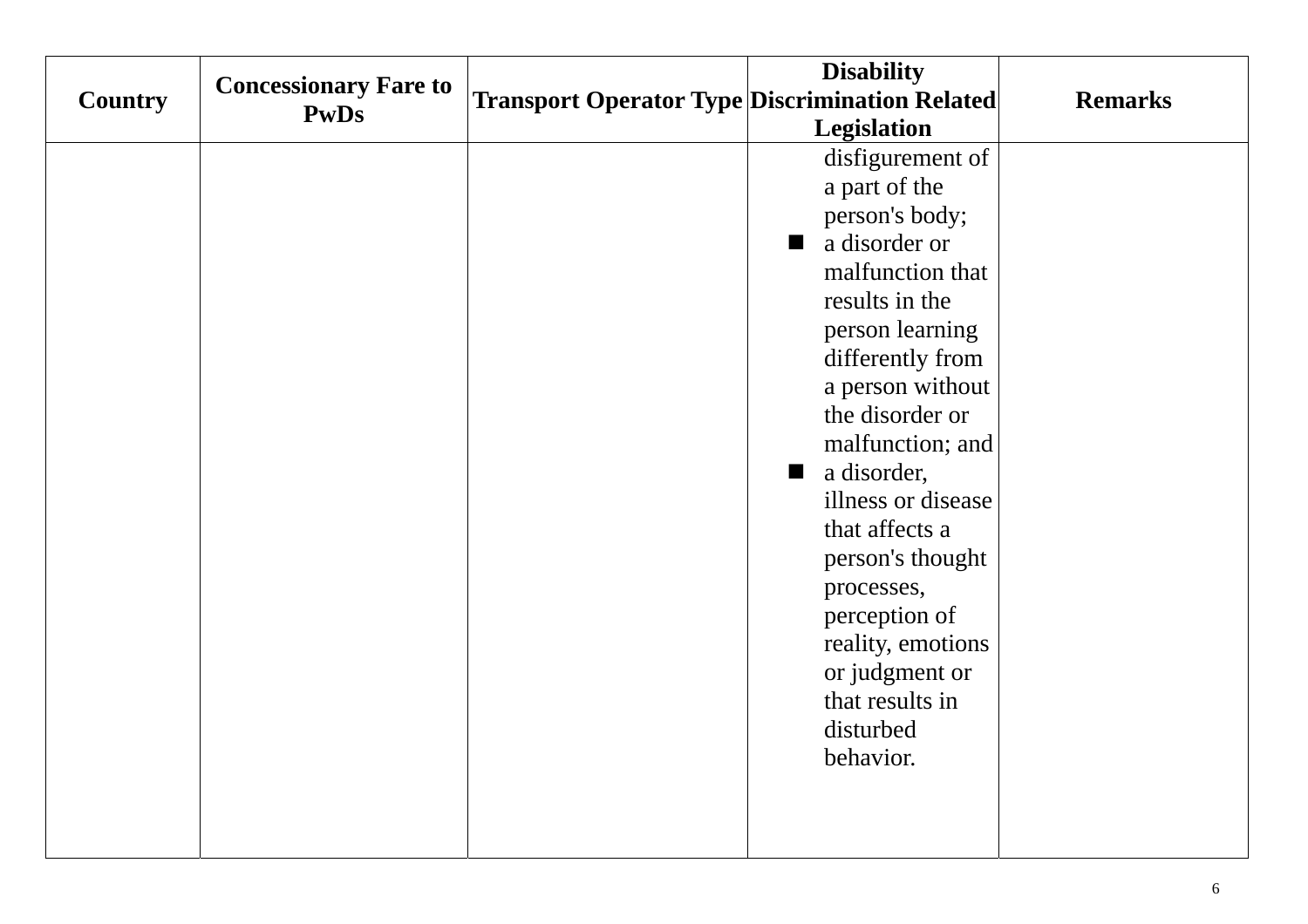| <b>Country</b> | <b>Concessionary Fare to</b><br><b>PwDs</b>                                                                                                                                                                                                        | <b>Transport Operator Type Discrimination Related</b>                            | <b>Disability</b><br><b>Legislation</b> | <b>Remarks</b> |
|----------------|----------------------------------------------------------------------------------------------------------------------------------------------------------------------------------------------------------------------------------------------------|----------------------------------------------------------------------------------|-----------------------------------------|----------------|
| Singapore      | The government does<br>not subsidize any form<br>of concession fare, but<br>transport subsidies are<br>given to PwDs who are<br>of low income to<br>enable them to travel to<br>work/school/ attend<br>training.                                   | Mainstream public<br>transport services are<br>provided by private<br>companies. |                                         |                |
| New Zealand    | The Total Mobility<br>Scheme offers taxi<br>vouchers that provide a<br>discount $(50\% \text{ in most})$<br>regions) on the normal<br>taxi fare with subsidy<br>by government<br>The scheme is for<br>people with serious<br>mobility constraints. | Mostly privately owned                                                           | Human Rights Act<br>1993                |                |

Health, Welfare and Food Bureau November 2005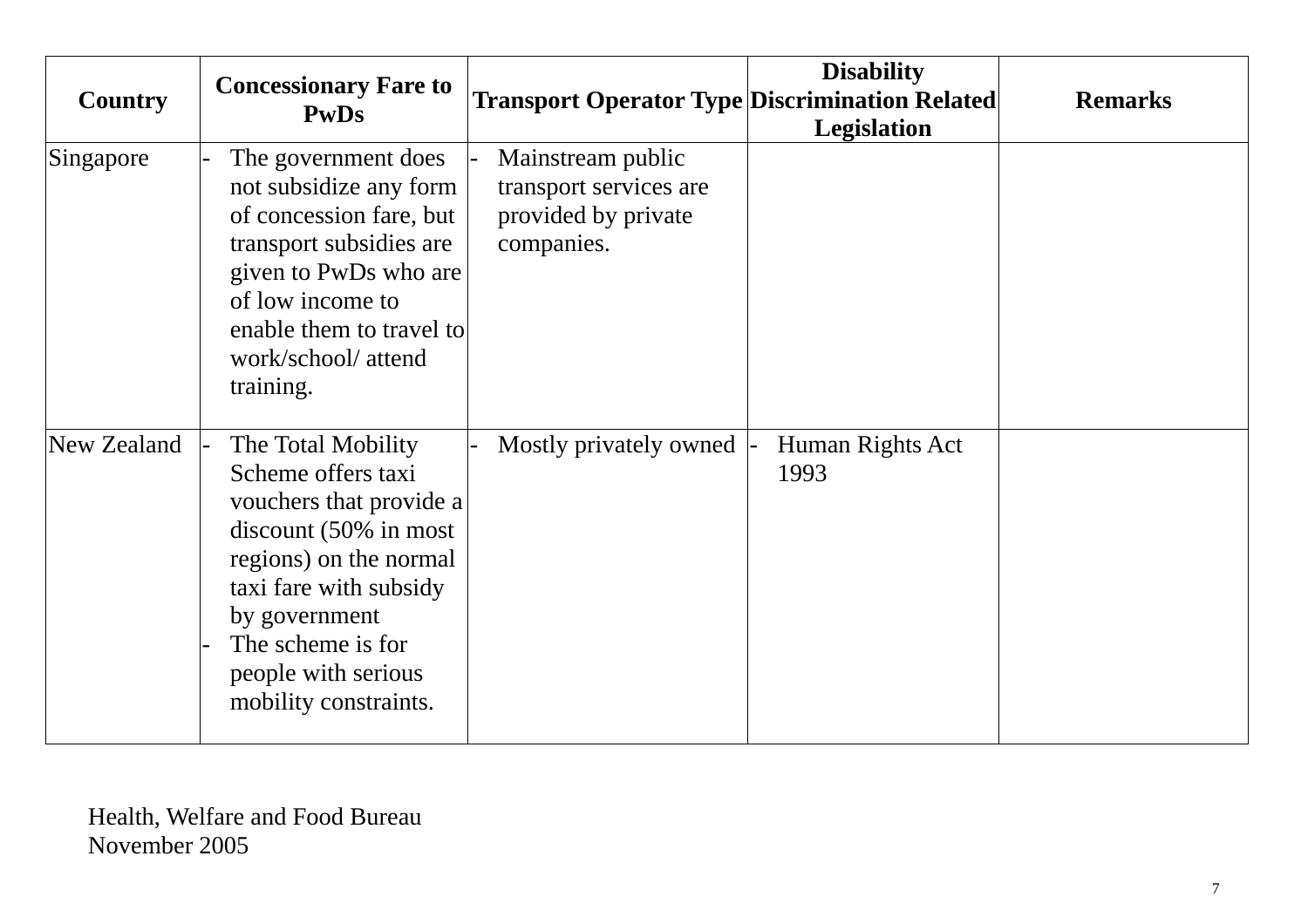## **Provision of Concessionary Fare for People with Disabilities in Overseas Countries (Information on Practices only)**

| Country | <b>Concessionary Fare to PwDs</b>                                                                                                                                                                                                                                                                                                                                                         | <b>Remarks</b>                                                                                                                      |
|---------|-------------------------------------------------------------------------------------------------------------------------------------------------------------------------------------------------------------------------------------------------------------------------------------------------------------------------------------------------------------------------------------------|-------------------------------------------------------------------------------------------------------------------------------------|
| India   | 75% of concession in First, Second, and<br>Sleeper classes for train travel for<br>orthopaedically handicapped (OH) <sup>*</sup><br>(Defined as those who have a physical defect<br>or deformity which causes an interference<br>with the normal functioning of the bones,<br>muscles and joints.)<br>Eligibility: certification of OH by<br>government doctor and that the person cannot | Concession funded by central<br>government.                                                                                         |
|         | travel without the assistance of an escort.                                                                                                                                                                                                                                                                                                                                               |                                                                                                                                     |
| Denmark | Concession for train rides for blind/visually<br>impaired persons, wheelchair users and<br>physically handicapped persons using<br>walking aids.                                                                                                                                                                                                                                          | The State owns mainstream public<br>transportation. Others either run by state/<br>counties/municipalities or private<br>operators. |
|         | Concession for bus rides for blind<br>passengers.                                                                                                                                                                                                                                                                                                                                         |                                                                                                                                     |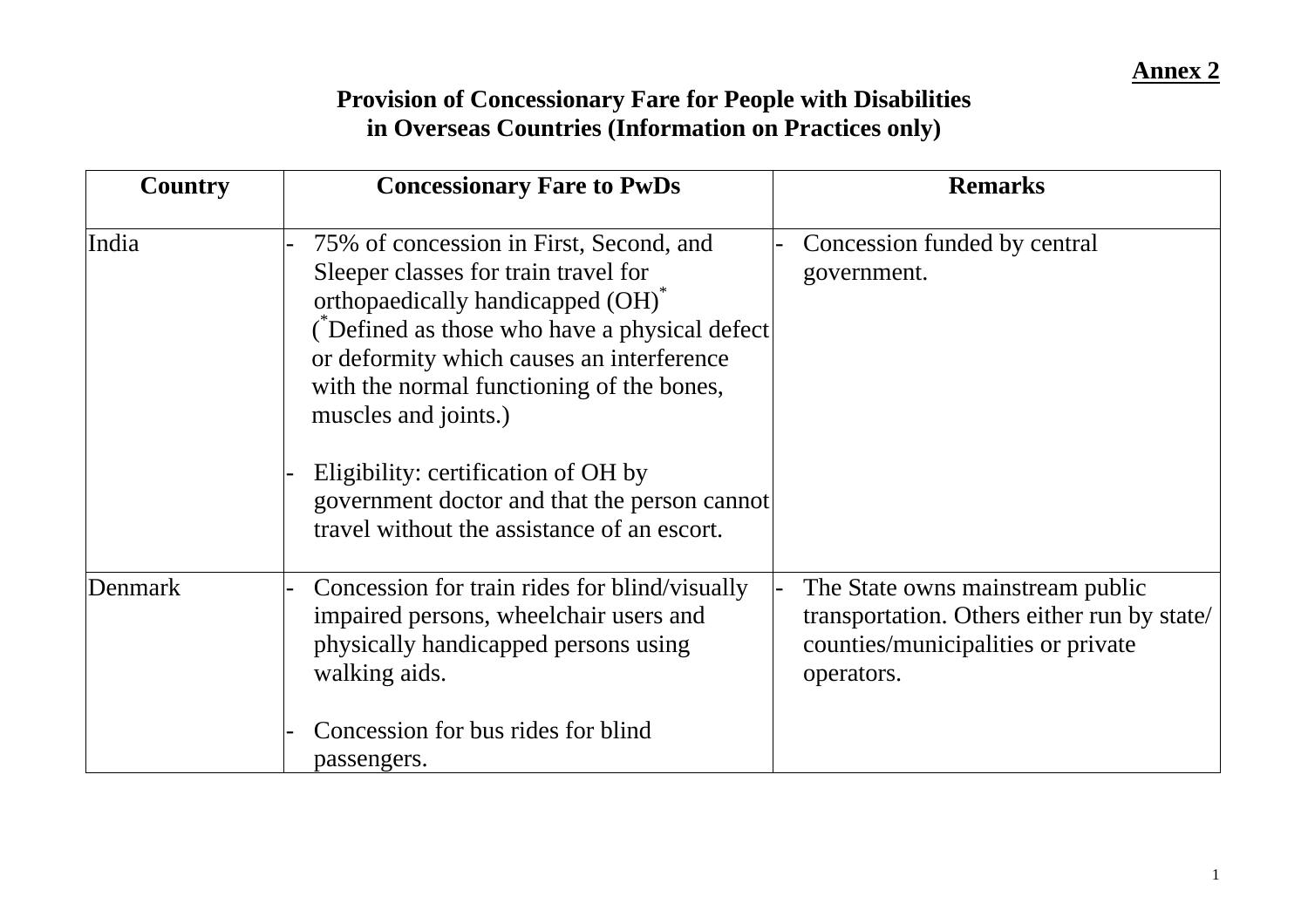| <b>Country</b> | <b>Concessionary Fare to PwDs</b>                                                                                                                                                                                                                                                                                                                       | <b>Remarks</b>                                                                                                    |
|----------------|---------------------------------------------------------------------------------------------------------------------------------------------------------------------------------------------------------------------------------------------------------------------------------------------------------------------------------------------------------|-------------------------------------------------------------------------------------------------------------------|
| Thailand       | <b>Bangkok Mass Transit Authority (BMTA)</b><br>offers half fare concessions for blind people.                                                                                                                                                                                                                                                          | Mainstream public transport services are<br>provided by government enterprises.                                   |
| Germany        | Seriously disabled persons, who are limited<br>in their mobility in traffic or who are helpless<br>or deaf can use local public transport free of<br>charge.                                                                                                                                                                                            | Approximately one-third of the costs are<br>paid from Federal budget, with<br>remainder funded by federal states. |
| Austria        | PwDs are offered concessions depending on<br>the type and gravity of disability.<br>Vienna Underground –<br>Deaf people $-50\%$ reduction for a year<br>ticket;<br>People with severely impaired vision –<br>free year ticket (special passport for the<br>blind required);<br>Blind people and one accompanying<br>person and dog – free year tickets. | Mainstream public transport services<br>(railway, subway, buses etc) are provided<br>by the government.           |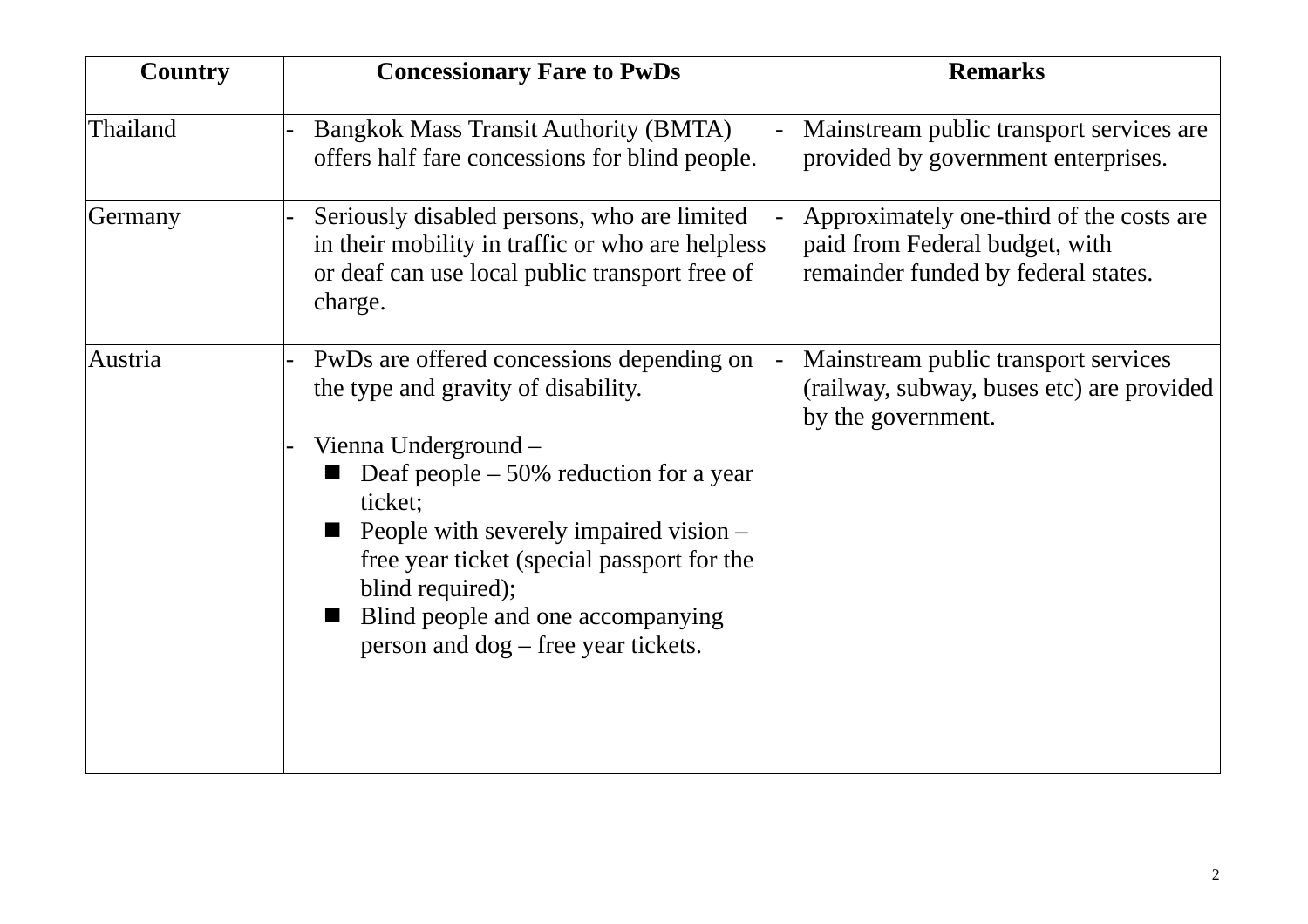| <b>Country</b> | <b>Concessionary Fare to PwDs</b>                                                                                                                                   | <b>Remarks</b>                                                                                                                                                                                |
|----------------|---------------------------------------------------------------------------------------------------------------------------------------------------------------------|-----------------------------------------------------------------------------------------------------------------------------------------------------------------------------------------------|
|                | Others $-$                                                                                                                                                          |                                                                                                                                                                                               |
|                | People with $70\%$ disability – half-price<br>tickets for railways and compulsory<br>concession for year ticket for bus<br>services (disability passport required). |                                                                                                                                                                                               |
|                | People with severely impaired vision<br>and blind people – half-price tickets and<br>free tickets for accompanying persons<br>for rides on railway and buses.       |                                                                                                                                                                                               |
| Italy          | Eligible groups of PwDs and the amount of<br>discounts are decided by individual local<br>authorities.                                                              | Public transportation is the responsibility<br>of local authorities and is operated<br>through public or private companies.<br>Private companies receive subsidies from<br>local authorities. |